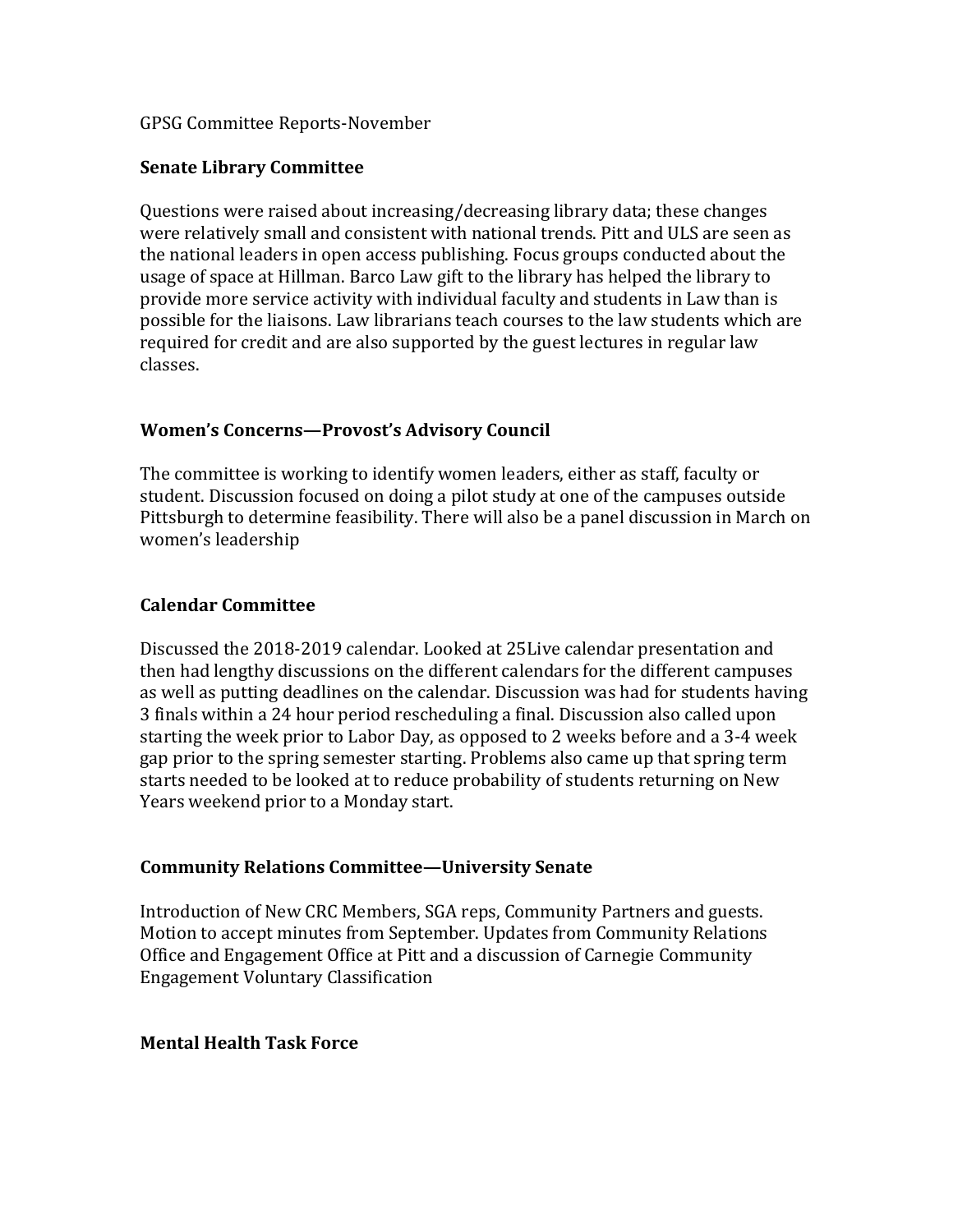We went over the turnout of the mental health awareness week for the undergraduate students. Comments on how to make further additions to improve counseling services for international students

### **Student Research Committee**

J. Woodward stated the Conflict of Interest Policy was sent back to the Conflict of Interest subcommittee to review that the intent had not been altered by the SVC legal counsel. There was a general discussion of various aspects of effort reporting with specific questions on certification of effort of personnel at other institutions. P. Morel introduced the draft of the Pitt Principles and stated that in her view the sentence under the pursuit of Knowledge statement, "The University appreciates and recognizes excellence in all form so scholarship encourages the production of socially useful knowledge in cooperation with partners in academia, in the public and private sectors and in society at large" seems to imply that research that has no immediate application to society is not valued. M. Goodhart stated that was not the intent and the application was being denigrated. M. Spring suggested that the statement be reworded as "The University appreciates and encourages the production of socially useful knowledge in cooperation with partners in academia, in the public and private sectors, and in society at large." A motion was made that his rewording be suggested to the University Senate. The motion was seconded and approved with a unanimous approval.

# **Student Admissions, Aid and Affairs**

The large topic discussed was graduate student unionization. Pitt administration is using Penn State as a model for what may happen since they have recently gone through this process and just had their hearing (result TBD). Dr. Urban recently became the new Vice-Provost for Graduate Studies and has been working diligently to hear and address graduate students needs/concerns. One example is the new monthly emails to all graduate students and organizations and welcomes any students to contact him with any comments or issues. The committee discussed some of the student concerns, which brought up such as how to deal with toxic mentors, which is especially an issue for PhD students since sometimes the mentor is the only person the student knows who to talk with if there are any issues. We also discussed graduate students being overworked and undercompensated (an issue with some who depend on TA position but end up being able to work on their dissertation because of teaching overload.). Some on committee voiced that this seemed to be more departmental issues, rather than University-wide issues and unionizing graduate students to set a flat standard across departments will be challenging since every department does their own thing. Committee asked if the problems appear to occur in certain schools or are student concerns widespread? Another question from the committee is who is the bargaining unit, i.e. who does the graduate student union want to represent. Is it all GSR, GSA, RA full time only? FT